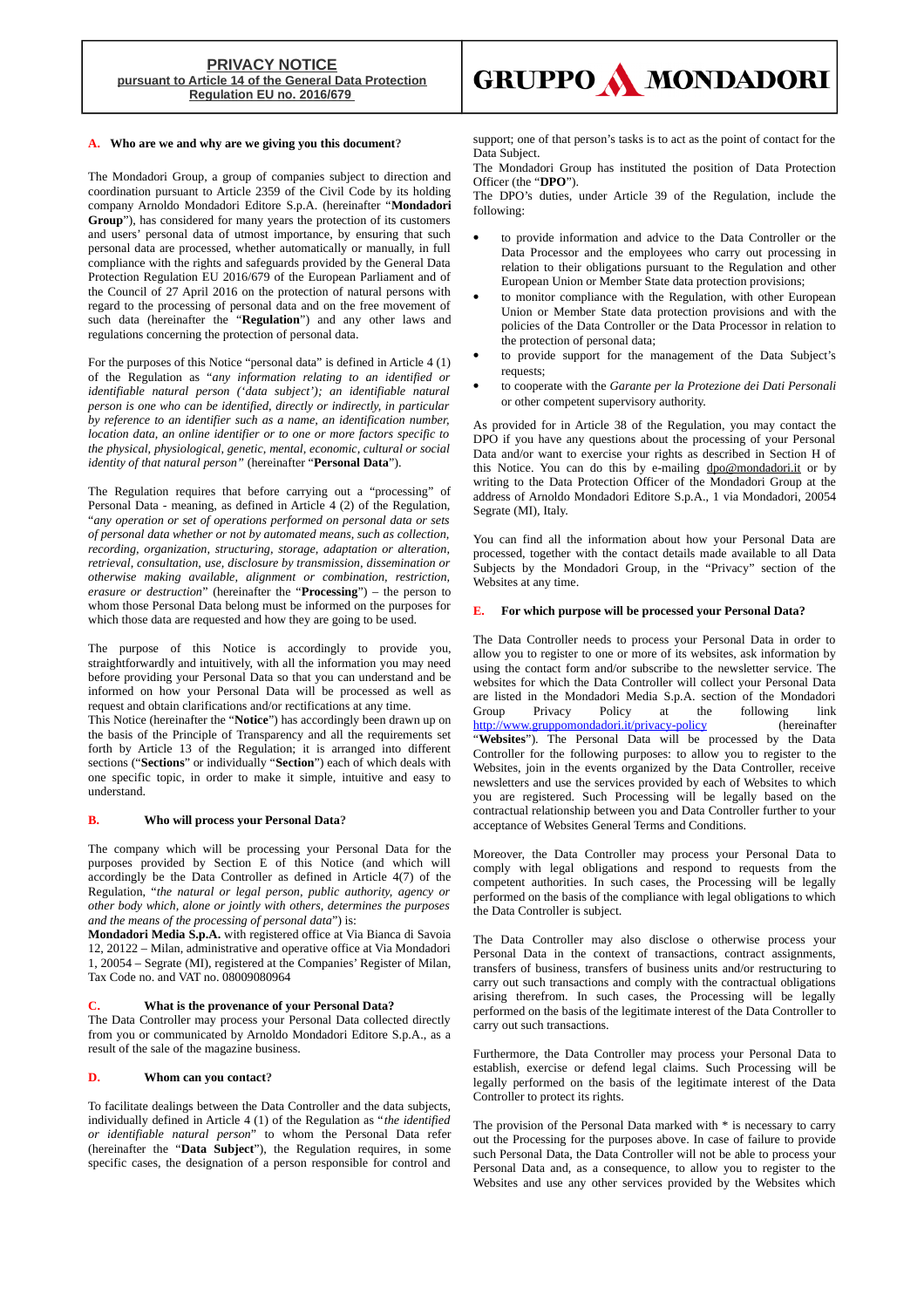require the provision of your Personal Data. The Personal Data that will be collected for the purposes above include but are not limited to: first name, last name, home address, date and place of birth, e-mail address and telephone numbers.

Where you decide to access to the Websites by using a social login (e.g. Facebook, Google, Twitter profile), where allowed, the collection of your Personal Data will be done by the provider of the relevant social network that you use to access to our Websites.

You can read this Privacy Notice in the Privacy Section of every Websites.

# **F. To whom may your Personal Data be disclosed?**

Your Personal Data may be disclosed to specific persons regarded as "**Recipients**" of such Personal Data; Article 4 (9) of the Regulation defines a "recipient" as "*a natural or legal person, public authority, agency or another body, to which the personal data are disclosed, whether a third party or not.*

In order to correctly carry out all the Processing activities for the purposes mentioned in this Notice, your Personal Data may be processed by the following Recipients:

- third parties which perform part of the Processing and/or activities connected with or instrumental to the Processing on behalf of the Data Controller. Each of such persons has been designated as a "**Data Processor**", meaning "*a natural or legal person, public authority, agency or other body which processes personal data on behalf of the Data Controller*" (Article 4 (8) of the Regulation);
- individuals employed or contracted by the Data Controller and engaged for carrying out one or more specific Processing activities. These individuals have been given specific instructions concerning the safety, security and proper use of Personal Data, and are defined, pursuant to Article 4 (10) of the Regulation, as "*persons who, under the direct authority of the controller or the processor, are authorised to process the personal data"* ("**Authorized Persons**");
- third parties which carry out Processing activities and/or activities connected with or instrumental to the Processing, as autonomous data controllers, including, but not limited to, consulting companies, consultants, banks and financial institutions, insurance companies, other external entities and/or companies belonging to the Mondadori Group;
- where required by the law or necessary for the prevention, investigation, detection or prosecution of criminal offences, your Personal Data may be disclosed to public authorities or to courts without such public authorities or courts being regarded as Recipients: under Article 4 (9) of the Regulation, "*public authorities which may receive personal data in the framework of a particular inquiry in accordance with Union or Member State law shall not be regarded as recipients*".

## **G. For how long will your Personal Data be processed?**

One of the principles that applies to the Processing of your Personal Data is the storage limitation. Such principle is provided for by Article 5 (1)(e) of the Regulation, which reads "*personal data shall be kept in a form which permits identification of data subjects for no longer than is necessary for the purposes for which the personal data are processed; personal data may be stored for longer periods insofar as the personal data will be processed solely for archiving purposes in the public interest, scientific or historical research purposes or statistical purposes in accordance with Article 89(1) subject to implementation of the appropriate technical and organizational measures required by this Regulation in order to safeguard the rights and freedoms of the data subject."*

In the light of this principle, your Personal Data will be processed by the Data Controller for no longer than is needed for the purposes set out in

Section E of this Notice. Specifically, your Personal Data will be stored for the shortest time necessary, as indicated in Recital 39 of the Regulation; that is, up to ten years after the termination of the contractual relationship between you and the Data Controller, without prejudice to a further period of time that may be required or allowed in accordance with statutory or regulatory provisions, as provided for in Recital 65 of the Regulation.

## **H. Which are your rights?**

In accordance with the Regulation, you can exercise at any time towards the Data Controller the following rights:

- Right of access**:** you will be entitled, under Article 15 (1) of the Regulation, to obtain from the Data Controller confirmation as to whether or not your Personal Data are being processed, and, where that is the case, access to the Personal Data and the following information: (a) the purposes of the Processing; (b) the categories of Personal Data concerned; (c) the Recipients or categories of Recipient to whom the Personal Data have been or will be disclosed, in particular Recipients in third countries or international organizations; (d) where possible, the envisaged period for which the Personal Data will be stored, or, if not possible, the criteria used to determine that period; (e) the existence of the right to request from the Data Controller rectification or erasure of Personal Data or restriction of the Processing of your Personal Data, or to object to such Processing; (f) the right to lodge a complaint with a supervisory authority; (g) where the Personal Data are not collected from the Data Subject, any available information as to their source; (h) the existence of automated decision-making, including profiling, referred to in Article 22 and, at least in those cases, meaningful information about the logic involved, as well as the significance and the envisaged consequences of such Processing for the Data Subject.
- All this information can be found in the Privacy section of the website [www.mondadori.it.](http://www.mondadori.it/)
- Right of rectification: under Article 16 of the Regulation you have the right to obtain from the Data Controller without undue delay the rectification of inaccurate Personal Data concerning you. Taking into account the purposes of the Processing, you have the right to have incomplete Personal Data completed, including by means of providing a supplementary statement.
- Right to erasure: under Article 17 (1) of the Regulation you have the right to obtain from the Data Controller the erasure of your Personal Data without undue delay and the Data Controller shall have the obligation to erase your Personal Data without undue delay where one of the following grounds applies: (a) the Personal Data are no longer necessary in relation to the purposes for which they were collected or otherwise processed; (b) you have withdrawn the consent on which the Processing of your Personal Data is based, and there is no other legal ground for their Processing; (c) you have objected to the Processing pursuant to Article  $21(1 \text{ or } 2)$  of the Regulation and, in cases under Article 21 (1), if there are no longer any overriding legitimate grounds for the Processing of your Personal Data; (d) your Personal Data have been unlawfully processed; (e) your Personal Data have to be erased for compliance with a legal obligation in European Union or Member State law to which the Data Controller are subject.
- In certain cases, as provided for in Article 17 (3) of the Regulation, the Data Controller is allowed not to erase your Personal Data if their Processing is necessary, for instance, for exercising the right of freedom of expression and information; for compliance with a legal obligation; for reasons of public interest; for archiving, scientific or historical research purposes in the public interest; or for the establishment, exercise or defence of legal claims.
- Right to restriction of processing: you will be entitled, under Article 18 of the Regulation, to restriction of Processing where one of the following applies: a) you have contested the accuracy of your Personal Data (the restriction will be for a period enabling the